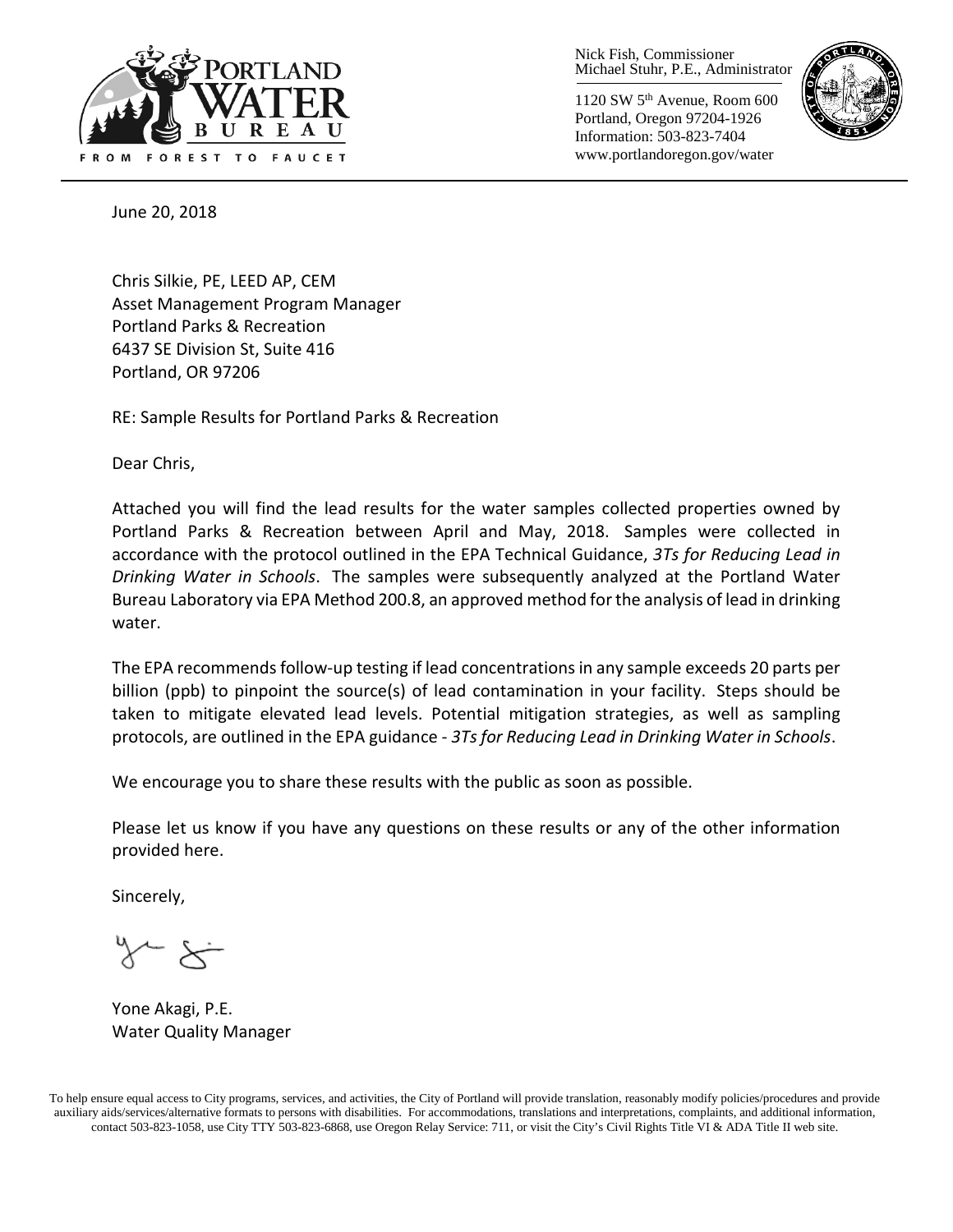

**OR 100014**

#### **Cathedral Park**

| <b>PWB</b> |                                       | Date             | Time                 | Lead  |
|------------|---------------------------------------|------------------|----------------------|-------|
|            | <b>Sample ID Location Description</b> | <b>Collected</b> | <b>Collected</b>     | (ppb) |
|            | BC04987 8097-DF-1 AT RESTROOMS        | 4/19/2018        | $8:41:00$ AM $\vert$ | 2.03  |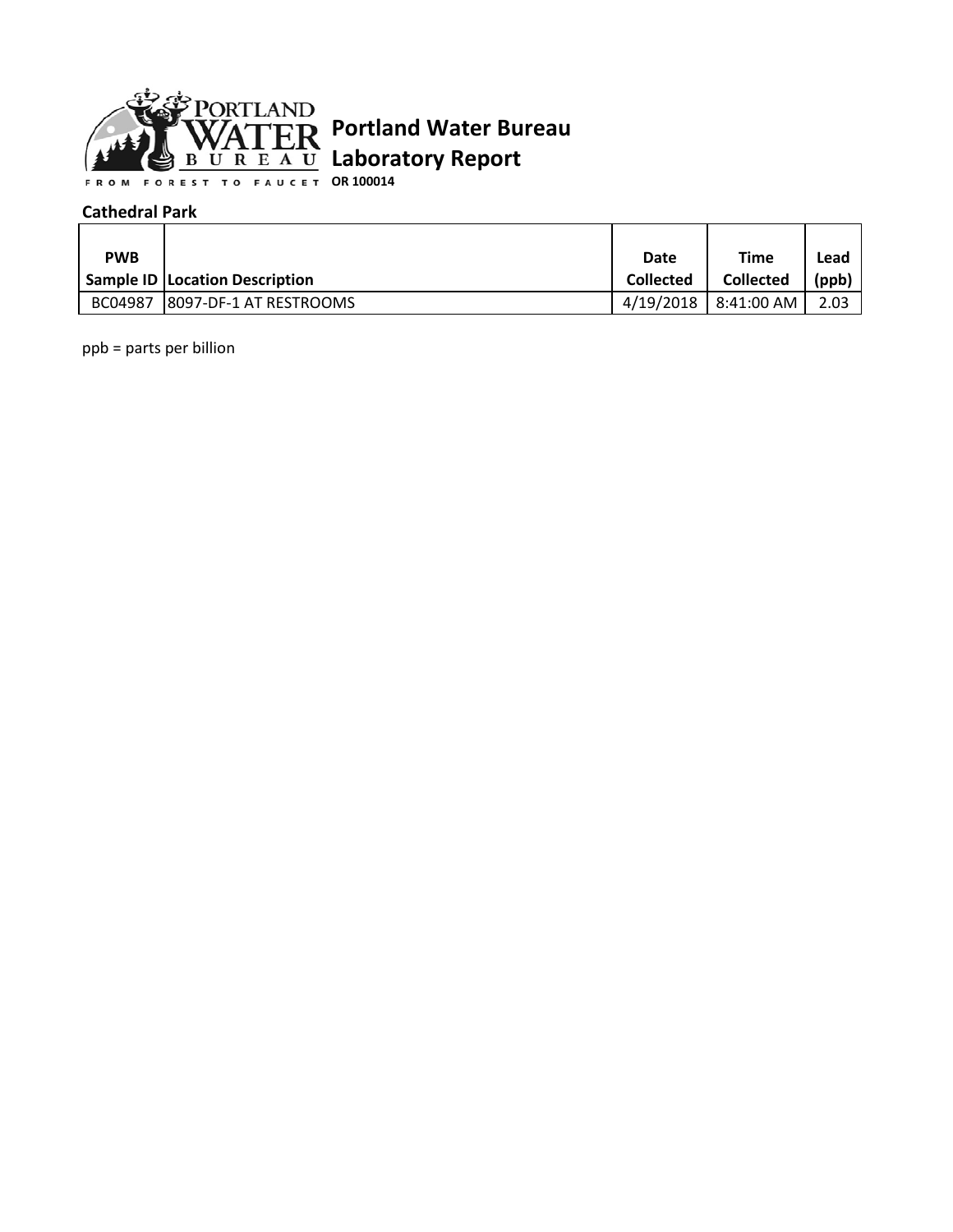

**OR 100014**

### **Columbia Childrens Arboretum**

| <b>PWB</b> |                                       | Date             | <b>Time</b>      | Lead     |
|------------|---------------------------------------|------------------|------------------|----------|
|            | <b>Sample ID Location Description</b> | <b>Collected</b> | <b>Collected</b> | $'$ ppb) |
|            | BC04754 INE MEADOWN LN AT INFO KIOSK  | 4/17/2018        | 7:41:00 AM       | 0.35     |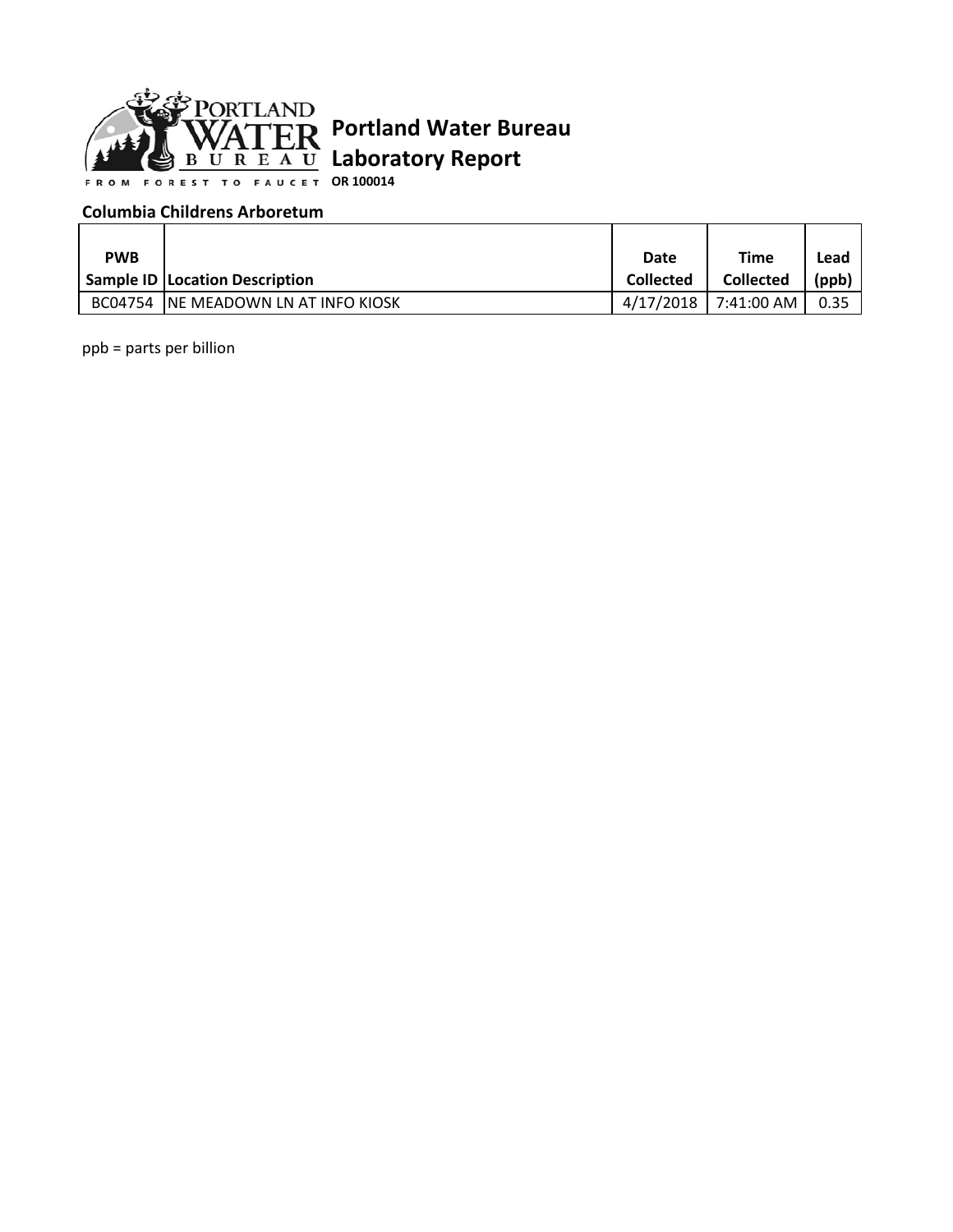

**OR 100014**

#### **East Delta Park**

| <b>PWB</b> |                                          | Date             | <b>Time</b>          | Lead  |
|------------|------------------------------------------|------------------|----------------------|-------|
|            | <b>Sample ID   Location Description</b>  | <b>Collected</b> | <b>Collected</b>     | (ppb) |
|            | BC04755   0034-DF-5-LOW AT SOCCER FIELDS |                  | 4/17/2018 7:57:00 AM | 0.3   |
|            | BC04756 10034-DF-5-HIGH AT SOCCER FIELDS |                  | 4/17/2018 7:57:00 AM | 9.39  |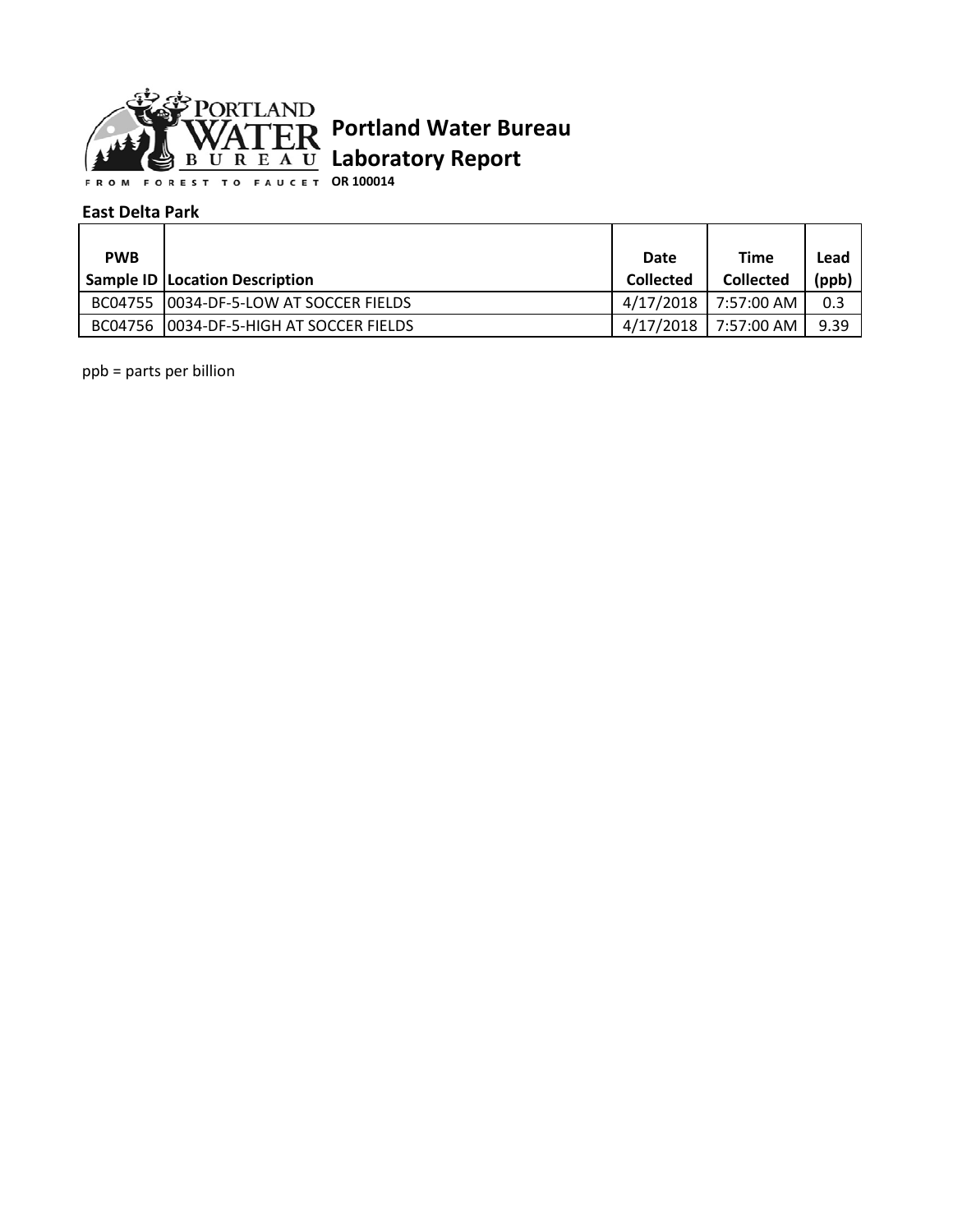

**OR 100014**

#### **Overlook Park**

| <b>PWB</b> |                                         | Date             | <b>Time</b>          | Lead  |
|------------|-----------------------------------------|------------------|----------------------|-------|
|            | <b>Sample ID Location Description</b>   | <b>Collected</b> | <b>Collected</b>     | (ppb) |
|            | BC06264 SHELTER - EAST RESTROOM - SINK  | 5/18/2018 l      | 7:48:00 AM           | 1.31  |
|            | BC06412 ISHELTER - WEST RESTROOM - SINK |                  | 5/25/2018 7:03:00 AM | 1.17  |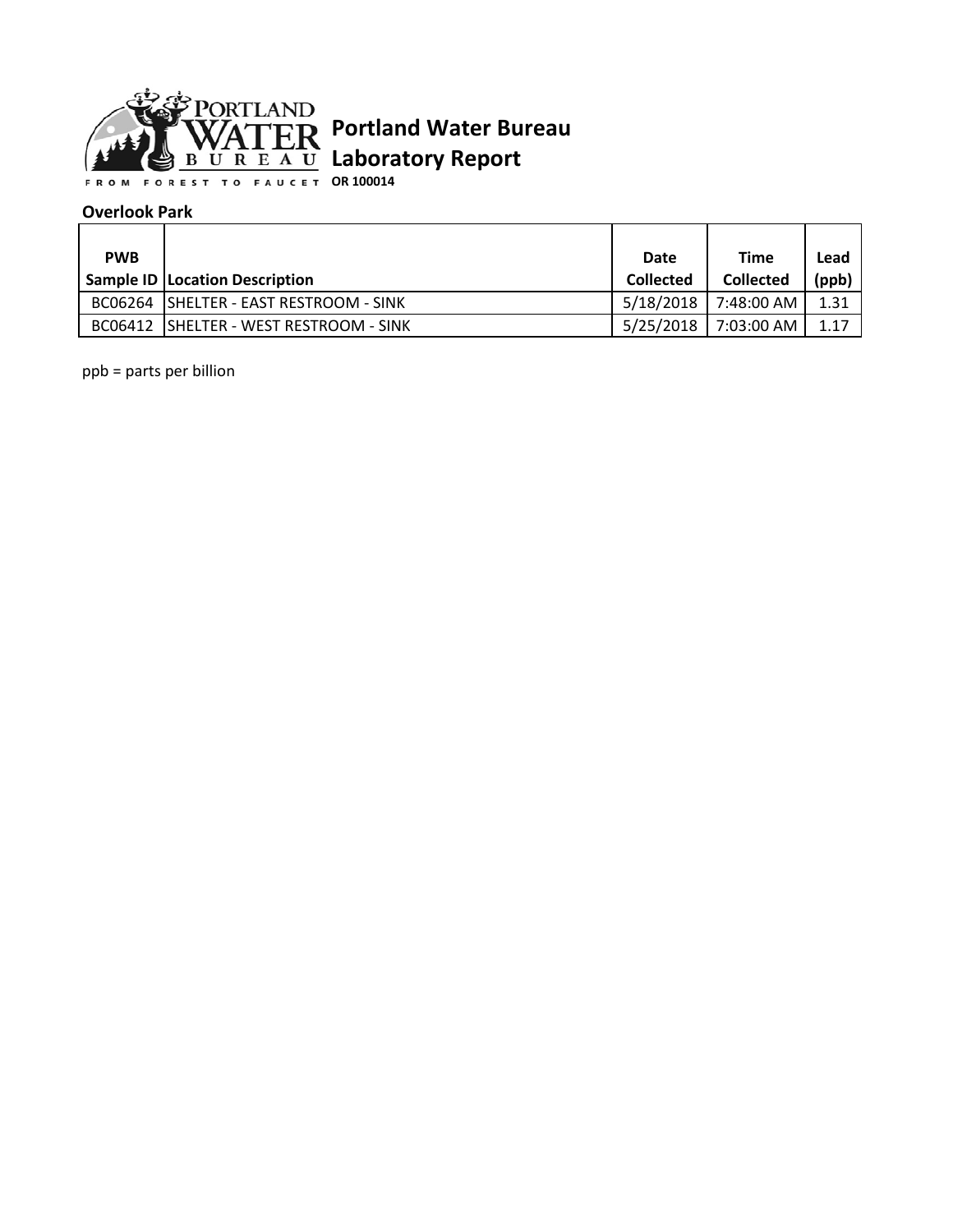

**OR 100014**

### **Patton Square**

| <b>PWB</b> |                                         | Date             | <b>Time</b>      | Lead  |
|------------|-----------------------------------------|------------------|------------------|-------|
|            | Sample ID   Location Description        | <b>Collected</b> | <b>Collected</b> | (ppb) |
|            | BC05592   0502-DF-1-LOW center of park  | 5/2/2018         | 7:35:00 AM       | 2.59  |
|            | BC05593   0502-DF-1-HIGH center of park | 5/2/2018         | 7:36:00 AM       | 2.22  |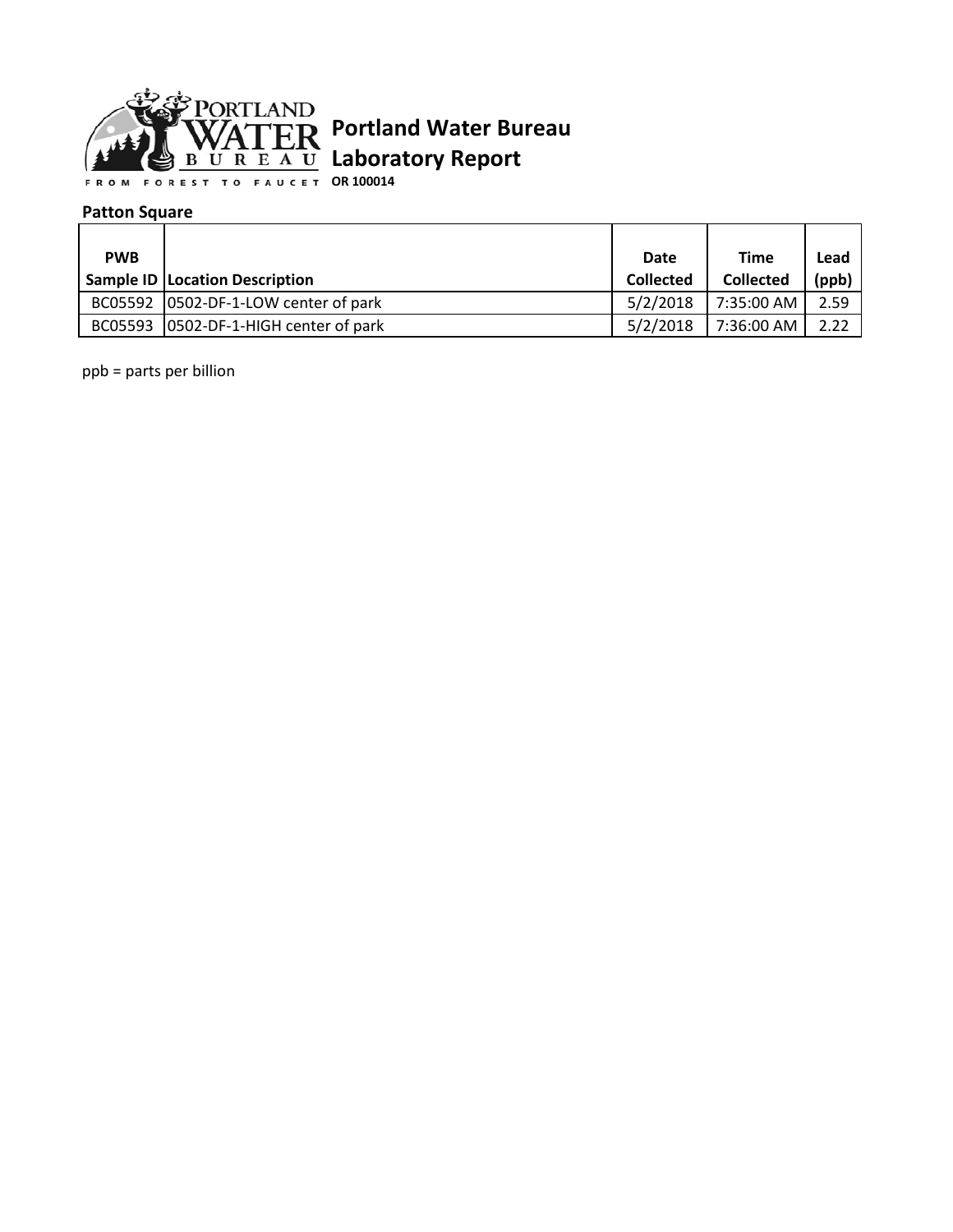

**OR 100014**

#### **Pier Park**

| <b>PWB</b> |                                          | Date             | Time                     | Lead  |
|------------|------------------------------------------|------------------|--------------------------|-------|
|            | Sample ID   Location Description         | <b>Collected</b> | <b>Collected</b>         | (ppb) |
|            | BC05594   0513-DF-5 by maintenance shack | 5/2/2018         | $8:00:00$ AM $\parallel$ | 2.75  |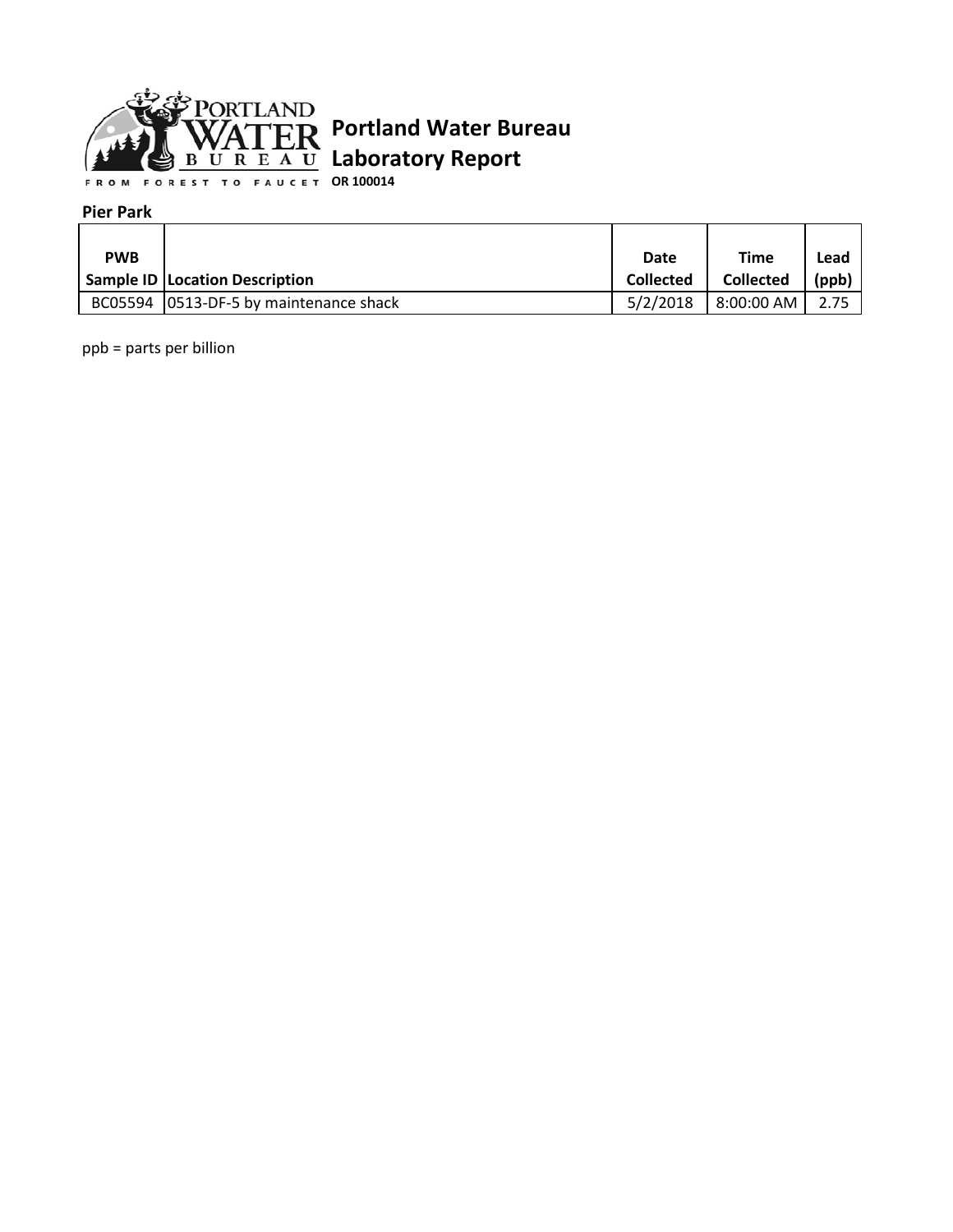

**OR 100014**

### **Sellwood Riverfront Park**

| <b>PWB</b> |                                       | Date             | Time             | Lead  |
|------------|---------------------------------------|------------------|------------------|-------|
|            | <b>Sample ID Location Description</b> | <b>Collected</b> | <b>Collected</b> | (ppb) |
|            | BC05043 10668-DF-1 AT RESTROOMS       | 4/20/2018        | 7:53:00 AM I     | 2.08  |